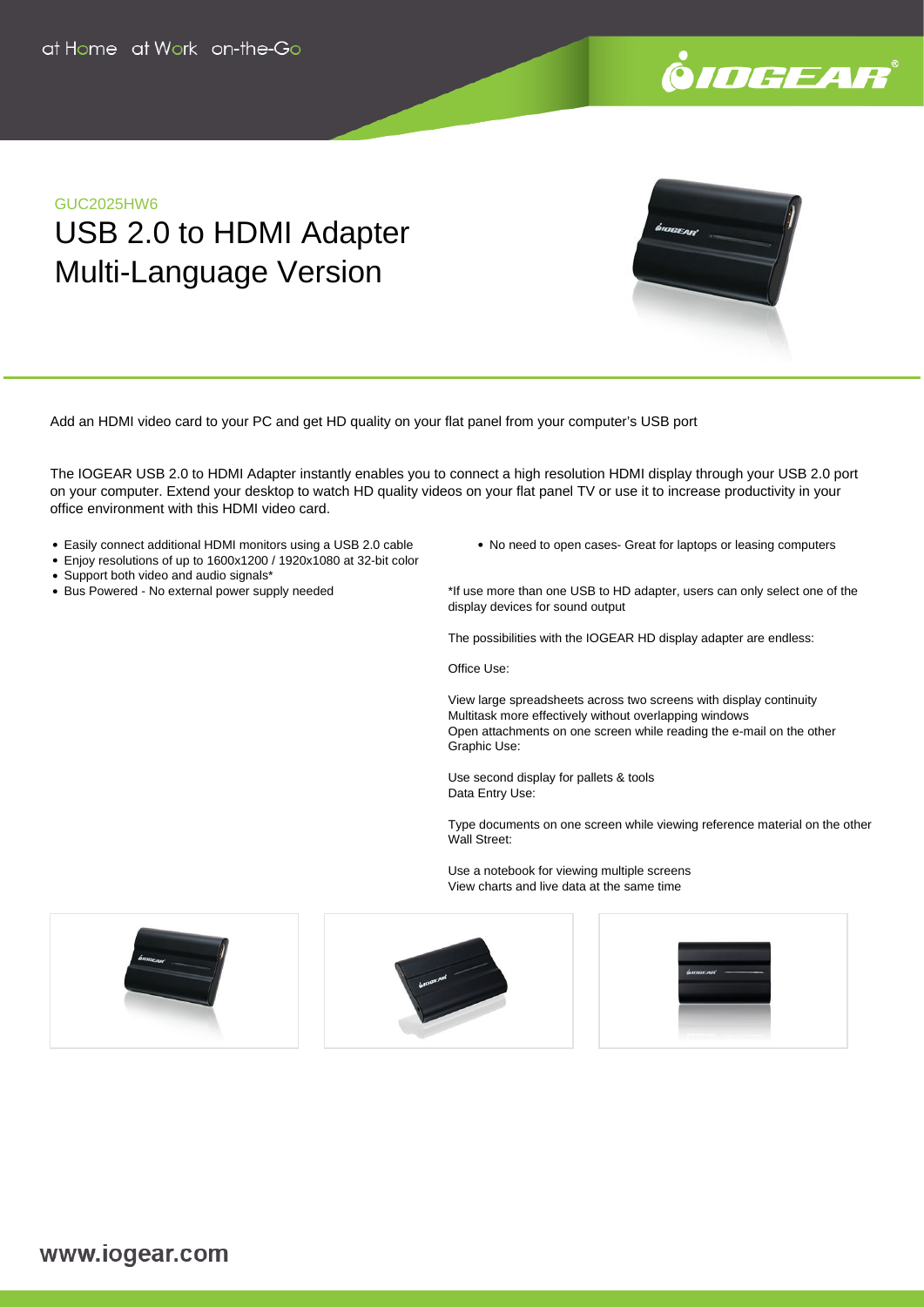

#### How dees front? Install driver on to your computer /media server Using the USB cable (included) connect the USB cable into the computer and then connect the adapter.



#### **Requirements**

## **Package Contents**

- Windows XP, Windows Vista, Windows 7 32-/64-bit , Windows 8/8.1 32-/64-bit
- Available USB 2.0 port (not compatible with USB 1.x)
- Pentium 1.6 GHz processor (CPU) with 1GB of system memory
- Monitor with HDMI **Connector**
- 1 x USB to HD Adapter
- 1 x USB Type A to mini-B cable
- 3 x Quick Start Guide (English, Spanish, French)
- 1 x Warranty Card
- 1 x Driver CD

www.iogear.com